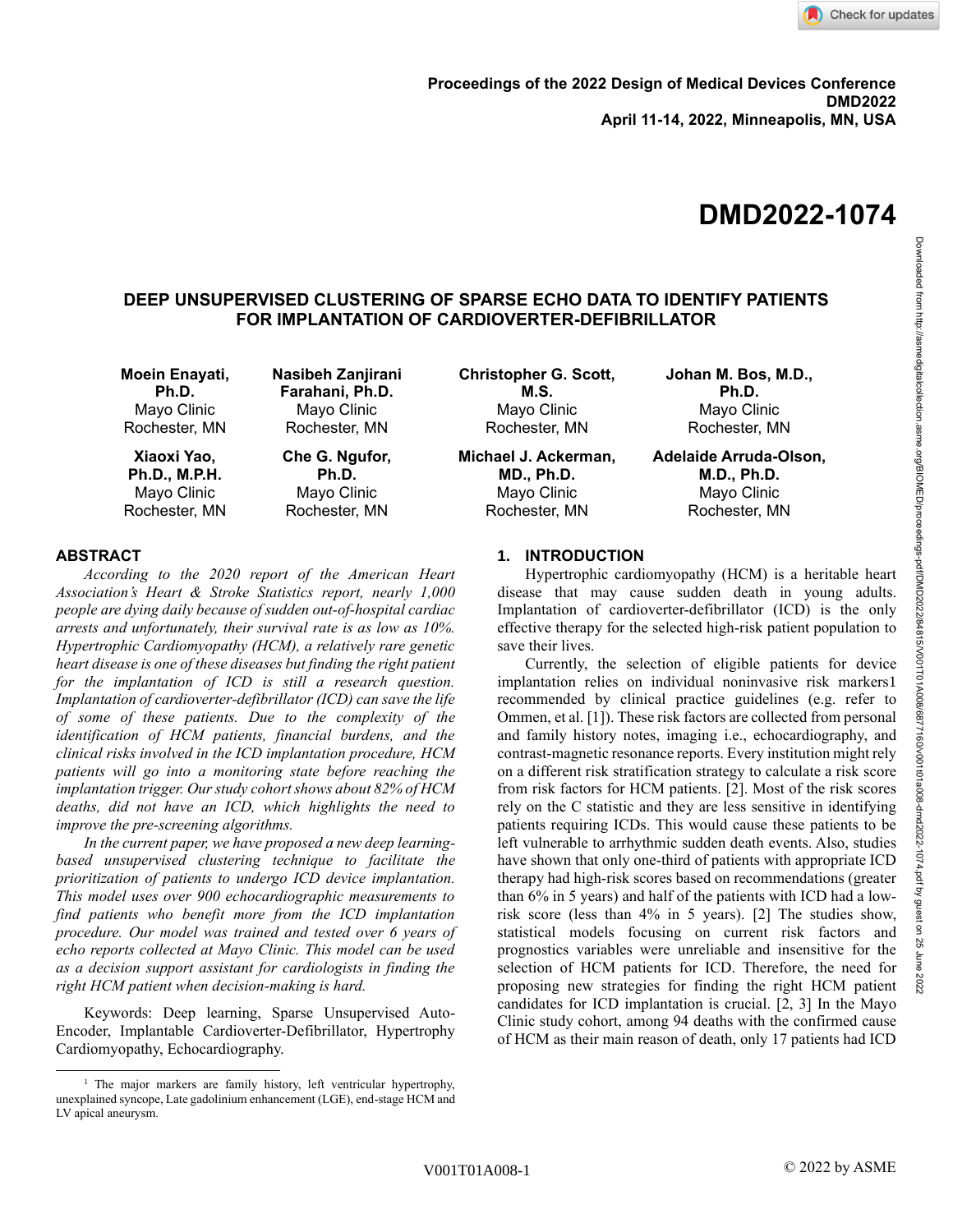(18%) which shows the need for the development of better models.

Focusing on non-traditional models for HCM patients was seen in many recent publications. Authors have used machine learning models to identify hypertrophic cardiomyopathy patients from EHR billing codes and echo reports features. [4, 5]. In another study, magnetic resonance imaging reports were used for developing a natural language processing-based model for the identification of these patients[6]. The recent studies are suggesting deep analysis of the large dataset of HCM patients such as their echocardiography reports to reveal the hidden relationships between different measurements to address the cavities in current clinical decision-making processes.[7] Deep learning methods on HCM related studies have focused on ECG signals [8]. However, none of these prior studies has proposed a model for finding the right candidate for ICD from imaging reports. $[1, 9]$ 

In this work, we have focused on Mayo Clinic's longitudinal echocardiographic reports, one of the most complete data sources of HCM patients. This data source has hundreds of measurements with minor to strong linear or nonlinear correlations. The current echo dataset is very sparse, as the sonographer might fill in certain measurements and leave the rest unfilled, based on the manifestation of diseases. [4] To overcome limitations imposed due to the data sparsity, traditional techniques such as K-means and Density-Based Spatial Clustering of Applications with Noise (DBScan) were utilized in the literature, as two of the most popular clustering algorithms in unsupervised machine learning. On the other hand, deep learning has shown promising results in the clinical setting, including medical imaging data sources.[10] and was used in this work.

# **2. MATERIALS AND METHODS**

#### **2.1 Dataset**

We have a total of 14,641 echo reports for 5,892 patients in our dataset being acquired from 2014 to 2019. These patients had an average age of 58  $\pm$ 15 years old and were 62% male. 4,982 of these patients (85% of patients with 11,339 echo reports) had no ICD. From 1,145 patients with ICD, 238 patients' records were excluded as their implant date was not available. As for the remaining 524 patients with ICD, we had a total of 1,092 echo reports that were acquired before the ICD date implantation. The total number of echoes after exclusion was 2,210 reports.

## **2.2 Data Preprocessing**

Overall, 12,431 echoes from 4,744 patients were selected for cleaning and preprocessing. From the available 927 echo measurements, 447 echo measurements for the selected patients were completely null and were removed. 56 columns with nonnumeric values were transformed to categorical and 22 columns with variance < 0.05 (mostly constant values) were removed from the dataset, reaching 451 variables.

Data was divided into 75% train ( $n= 9323$ ) and 25% test ( $n=$ 3108) and each group of test and train were separately normalized to the [0-1] range. Also, the null values were filled with 0, as the current implementation of autoencoder (based on Keras) does not handle null values.

### **3. Experiments and Results**

To handle the large number of echo measurements considering their sparsity, we decided to utilize autoencoders to encode the echo information in a limited set of features in the embedded space. These features were then reduced to 2 principal components for the SparsePCA to provide clinicians with a simple visualization and further investigations.

First, the data was trained for autoencoder and resulted in a 32-embedding space. Stacked Sparse Autoencoder (SSAE) was defined as shown in Figure 1. The autoencoder was trained on the training dataset and validated on the test data, for 500 epochs with a batch size of 64. We specifically enabled the sparsity option in the setup configuration to get the best possible results.



**FIGURE 1:** OUR STACKED AUTOENCODER WITH A TOTAL OF 5 HIDDEN LAYERS WAS IMPLEMENTED IN KERAS, AND PYTHON 1.3. THIS AUTOENCODER WAS USED TO REDUCE THE HIGH-DIMENSIONAL ECHO DATA TO 32D EMBEDDED SPACE.

Then the trained autoencoder was used to encode the entire dataset and passed through a SparsePCA for dimensionality to reduce their dimensionality to 2 for visualization purposes. We plotted the points in 2D space using the first two principal components (SparsePCA x1, x2) and color-coded the points. As shown in [FIGURE 2,](#page-1-0) the echo data may be clustered into four main segments (G1, G2, G3, and G4).



<span id="page-1-0"></span>**FIGURE** *2***:** AFTER PASSING THE 32 ENCODED FEATURES TO THE SPARSEPCA THE PATIENT DATA CAME OUT IN FOUR DISTINCT CLUSTERS. IN THIS PAPER WE EXPLORED WHICH CLUSTER BENEFITS MORE FROM ICD DEVICE THERAPY.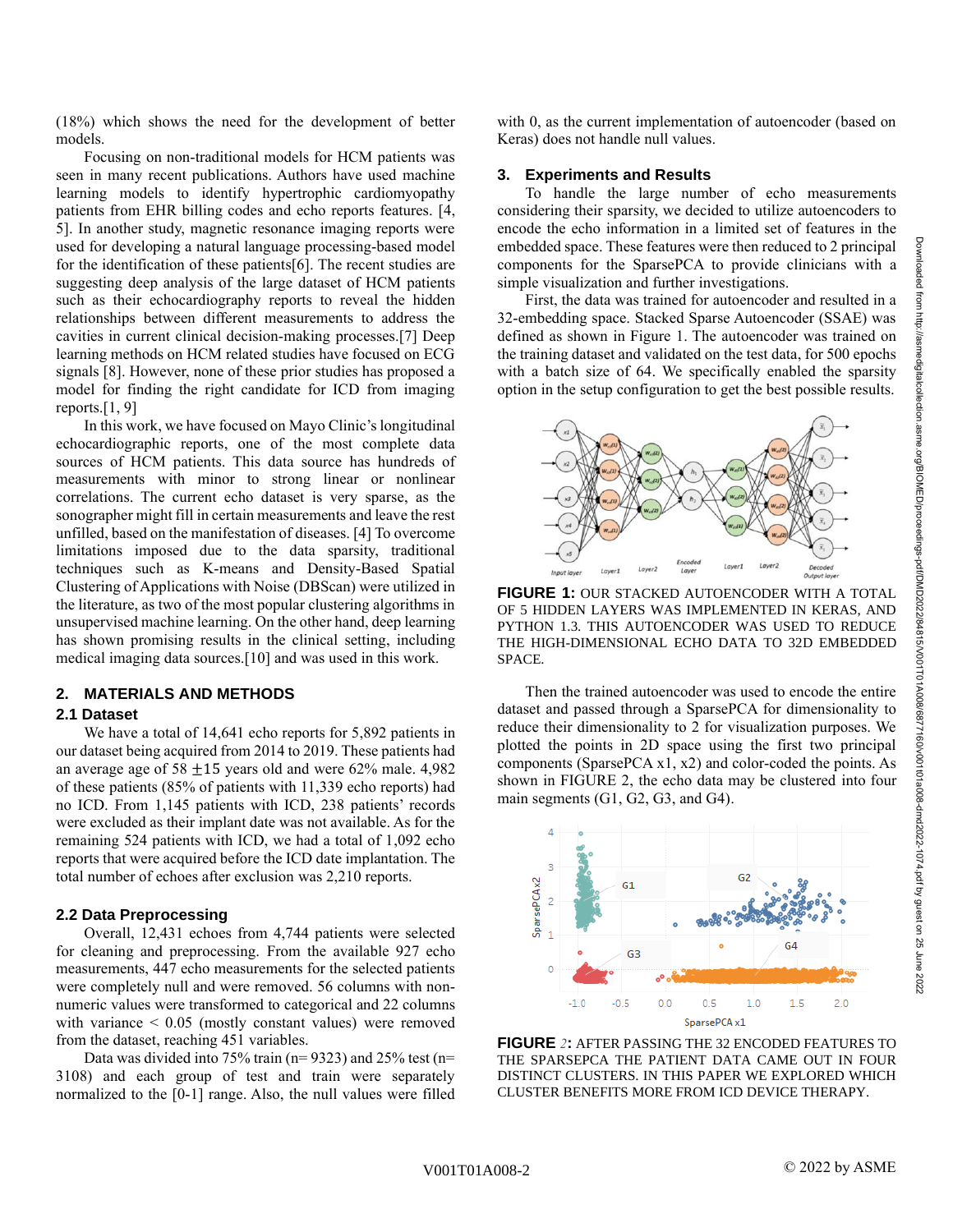We then added two target variables to visually investigate the different responses of each group to the installation of ICD devices. This will create four combinations as shown in Figure 3, which still hold the general theme of initial cluster orientations where the right column shows data for patients who had ICD installed, and the left column indicated patients with no ICD. Similarly, the top row shows the patients who are still alive, whereas the lower row depicts the dead patients.



**FIGURE 3.** INVESTIGATING THE EFFECT OF ICD INSTALLATION (RIGHT VS LEFT COLUMNS), ON THE DEATH OUTCOME OF HCM PATIENTS (UP VS LOWER ROW) FOR EACH OF THE MENTIONED FOUR PATIENT CLUSTERS.

Now by comparing the subplots on the right columns, we can see what ratio of the patients with or without ICD have died. In fact, we can compare each cluster group (G1-4) and compute the death-ratio for each cluster and compare these rates between patients with and without ICD, to investigate which cluster group has taken more advantage of the ICD installation. We have computed these death-ratios as provided in Table I.

**TABLE I:** EFFECT OF ICD THERAPY ON HCM PATIENTS' DEATH RATIO. G4 HAS THE MOST REDUCTION IN DEATH.

| <b>Cluster</b> | <b>Without ICD</b> | With ICD |
|----------------|--------------------|----------|
| G1             | 19.0%              | 20.4%    |
| G <sub>2</sub> | $6.3\%$            | $10.5\%$ |
| G3             | $10.1\%$           | $4.3\%$  |
| G4             | 3.3%               | $0.4\%$  |

Based on the values in Table I, while installing ICD has no significant effect on the death rate of patients in group 1, it clearly has reduced the death rate in groups 3 and 4 (to 42% and 12% of the original rates). At the same time, group 2 has a notable increase in the death rate after ICD implantation, which opens a question about the necessity of ICD for such patients, both clinically and financially.

We have also tested a few echo measurements to find the ones that can be used to identify each of these four clusters groups and found a subset of these measurements can provide at least partial clues for clusters G2 and G3 (the ones with best ICD response). Table II depicts the preliminary list of these measurements that we found to be useful in the identification.

**TABLE II:** LIST OF SAMPLE ECHO MEASUREMENTS (WALL SCORES) THAT SHOWED SIGNIFICANT CORRESPONDENCE TO UNSUPERVISED CLUSTERS.

| N <sub>0</sub> | <b>Measurement Name</b>                           |
|----------------|---------------------------------------------------|
| 1              | Basal Left Ventricular Antero-Lateral Wall Score  |
| 2              | Basal Left Ventricular Anterior Septal Wall Score |
| 3              | Basal Left Ventricular Infero-Lateral Wall Score  |
| 4              | Basal Left Ventricular Anterior Wall Score        |
| 5              | Apical Left Ventricular Inferior Wall Score       |
| 6              | Apical Left Ventricular Lateral Wall Score        |
| 7              | Apical Left Ventricular Anterior Wall Score       |
| 8              | Apical Left Ventricular Septal Wall Score         |
|                |                                                   |

Figure 4 provides a sample visualization for one measurement (Basal Left Ventricular Antero-Lateral Wall Score). As shown in this figure, all of the patients in groups 3 and 4 have null values for all the measurements listed above, which needs future investigation.



**FIGURE 4:** SAMPLE ECHO MEASUREMENT WAS USED TO COLOR PATIENT DATA IN ALL FOUR CLUSTERS. THE MEASUREMENT "BASAL LEFT VENTRICULAR ANTERO-LATERAL WALL SCORE" HAS FOUR VALUES INCLUDING NULL. AS SEEN ABOVE, NULL VALUES IN THIS MEASUREMENT CLEARLY CORRESPOND WITH G3 AND G4 CLUSTERS.

# **4. CONCLUSION**

HCM is a genetic disease that could cause sudden cardiac death in young adults. The life of HCM patients with the once untreatable disease now can be saved by implantation of a device named ICD to deliver shocks to patients as needed. The clinical decision for implantation of this device relies on several risk factors that are calculated using mathematical models mainly to identify high-risk patients. The major problem with the longitudinal analysis of echo data is due to the sparsity of old measurements as the technology progresses. In the current paper, we investigated the use of deep autoencoders and SparsePCA to develop a deep similarity index that can assist clinicians in prioritizing the patients to receive ICD devices.